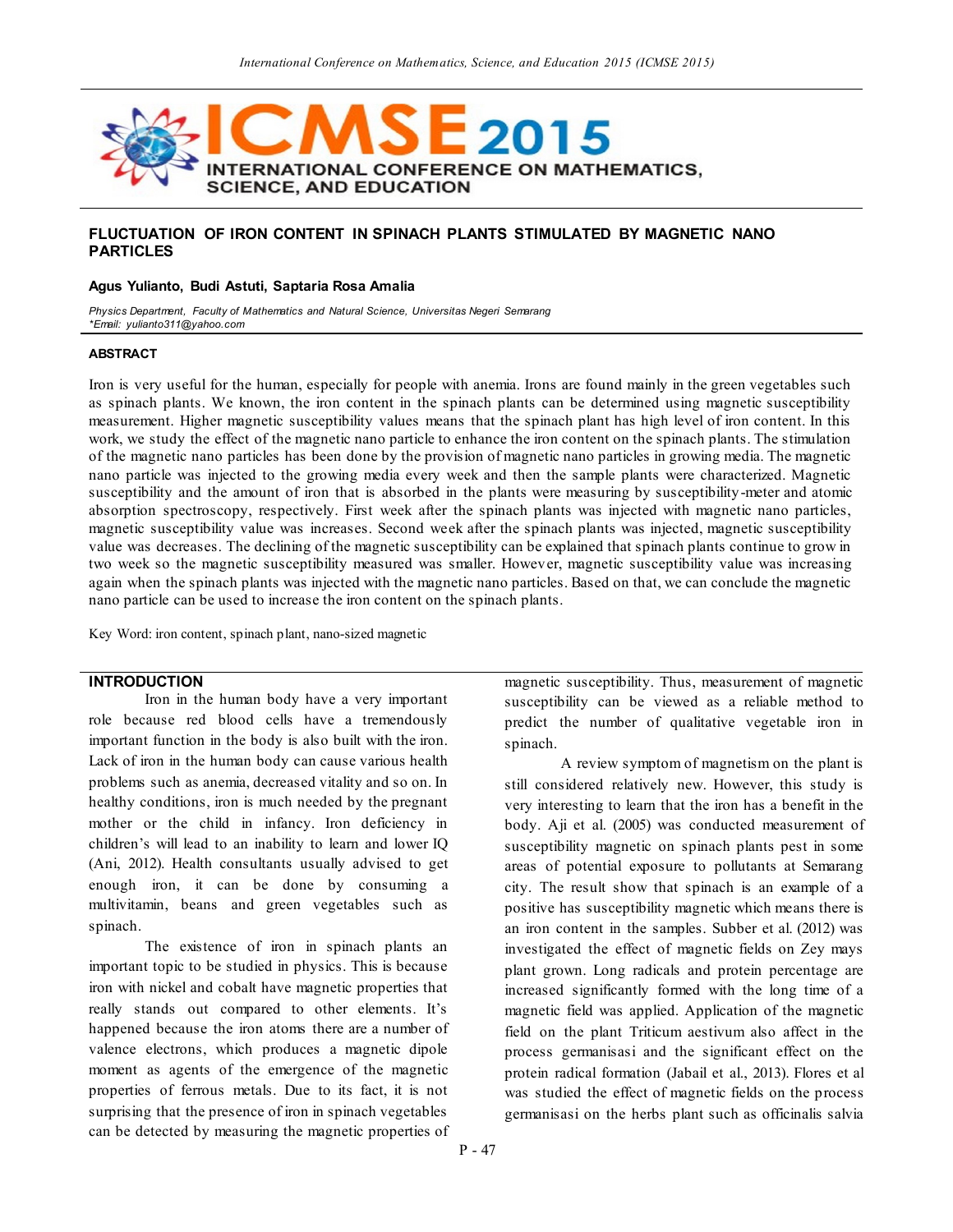and calendula officinalis. Specific observations on plant roots of Triticum aestivum shows that the application of magnetic fields during the growth process can be caused the plant root are diamagnetik (Uelas et al., 2004). Meanwhile, the magnetic nano particles stimulation is also done in suspension of Tobacco BY-2 cells (Krystofova et al., 2013). This study shows that magnetic nano particles stimulation affect on the antioxidant elements contained in BY-2 cells. Cifuentes et al. (2010) was also studied the absorption and translocation of magnetic nano particles in the roots of plants.

In this paper, we report the fluctuation of iron content in spinach plants stimulated by magnetic nano particles based on the synthesis of iron sand. The iron content was determined through the measurement of the amount of iron that is absorbed in the plant and magnetic susceptibility value. The measurement has been done using atomic absorption spectroscopy and susceptibilitymeter.

#### **METHODS**

Spinach plants samples was grown in the green house with dimension  $8 \times 8 \times 4$  m. The roof of the green house was prepared by UV plastics and the green house walls made from black paranet. First, the spinach seeds are sown in the media that made of a mixture of soil and compost. Spinach is growing in about 3 days. Spinach plants aged 10 days and then transferred to the medium which is made of ground rice husk fuel. After one or two days, the spinach plant has been growing steadily. Furthermore, the magnetic nano particles were resulted from the synthesis of iron sand was injected to the media growing. Injection of magnetic nano particles solution was performed regularly every 3 days. Spinach plant samples picking is done every week. Spinach plant sample was characterized by susceptibility-meter and atomic absorption spectroscopy to determine magnetic susceptibility and the amount of iron that is absorbed in the plant, respectively.

### **RESULT AND EXPLANATION**

#### **Green House**

In this research, the spinach plants grown under control by green house in size  $8 \times 8 \times 4$  m. The roof of the green house was prepared by UV plastics to absorb 20% sunlight. The green house walls made from black paranet, its can absorb 45% sunlight passing through in green house. In addition to control the heat and the intensity of sunlight entering the greenhouse is also intended to prevent of the insects that would damage the crop. By using green house, the use of insecticides to kill the pest is not required. So, the vegetables produces was avoided by insecticide residues and healthier. Figure 1 shows the green house and the spinach plants samples.

#### **Spinach Plants Product**

The spinach plants can be grown in the hot conditions that provided a considerable amount of water needed adequate. The spinach cultivation begins with the sowing of ore to the growing media made from a compound of soil and compost. ore spinach grown faster that germinate in about 3 days. Furthermore, the sprouts spinach moved to the growing media at the age of 10 days. Growing media here are planting rice husk fuel with given water flow, one or two days after planting and the spinach plants growing is stable, then the growing media was injected with an aqueous solution of magnetic nano particle was resulted from synthesis of iron sand. Magnetic nano particle solution injection was performed regularly every 3 days and Sprinkling with fresh water every 2 days.

Magnetic nano particles stimulation utilization solution in this study were able to produce vegetables containing iron, Fe, and relatively higher than similar products in the market. Iron content in this research was around 9897 mg / 100 g, while the Fe content of the product in the market about 3.3 mg / 100 g. It can be said that the additional of magnetic nano particle in the growing media of spinach plants can be increased the Fe content higher than existing similar products in the market. In addition, the product of high abundance of iron in spinach plants can also be obtained either by planting flat and level planting as shown in Figure 2. The position of the plant does not affect to the distribution of magnetic nano particle was injected into the planting medium, but the lighting and water content which can affect the distribution of magnetic nano particles on spinach plants.

Fluctuations of the Fe content in spinach plants are stimulated with magnetic nano particles was occured when magnetic nano particles stimulation discontinued in quite a long time around 15 days. Fe content in spinach plant products become relatively dropped to 5,142 mg / 100 g when the stimulation was stopped. However, Fe contents was increased to 5.672 mg/100 gr when the magnetic nano particles stimulation given back. This indicates that the periodicities of giving injections into the planting medium will determine the iron content in spinach plant products. Based on the above symptoms can be assumed that method was effectively to produce spinach plants with a high iron content by stimulating the growing media with magnetic nano particles with